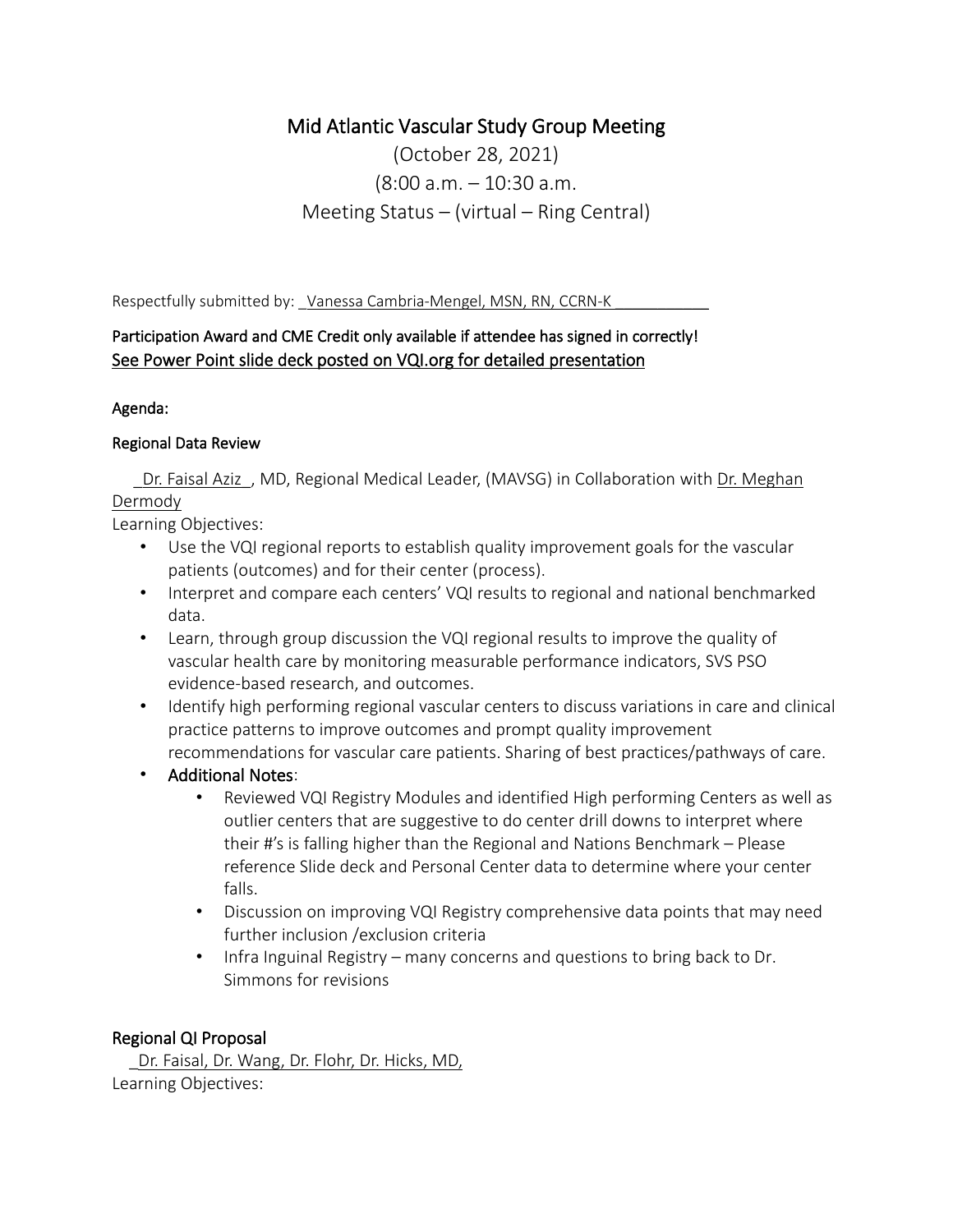- Use the VQI regional reports to establish quality improvement goals for the vascular patients (outcomes) and for their center (process).
- Interpret and compare each centers' VQI results to regional and national benchmarked data.
- Learn, through group discussion the VQI regional results to improve the quality of vascular health care by monitoring measurable performance indicators, SVS PSO evidence-based research, and outcomes.

Identify high performing regional vascular centers to discuss variations in care and clinical practice patterns to improve outcomes and prompt quality improvement recommendations for vascular care patients. Sharing of best practices/pathways of care

## National VQI Update

#### \_Betsy Wymer, SVS PSO

Learning Objectives:

Use the VQI regional reports to establish quality improvement goals for the vascular patients (outcomes) and for their center (process).

Identify high performing regional vascular centers to discuss variations in care and clinical practice patterns to improve outcomes and prompt quality improvement recommendations for vascular care patients. Sharing of best practices/pathways of care.

- 861 Centers 18 Reginal groups 873,059 cases - What to do when we hit the 1 million land mark
- Twitter and Various News outlet
- Training Engagement see slides for proposal and application
- DEI PSO Diversity Equity & Inclusion Committee Dr. Leila Mureebe Chair
- VAM update see slides
- 10<sup>th</sup> Anniversary for VQI
- Covid Updates Please review the Slide
- PAD PRO initiative over 10 centers participating see slides Reach to Caroline

#### Quality Improvement Resources:

Review slides for resource links

Charter information – email Betsy Wymer to become a part of the call

National QI Project Details – see slides for links

#### Participation Awards

#### Earn up to 3 Star Ratings - review Slide for Domains and calculation